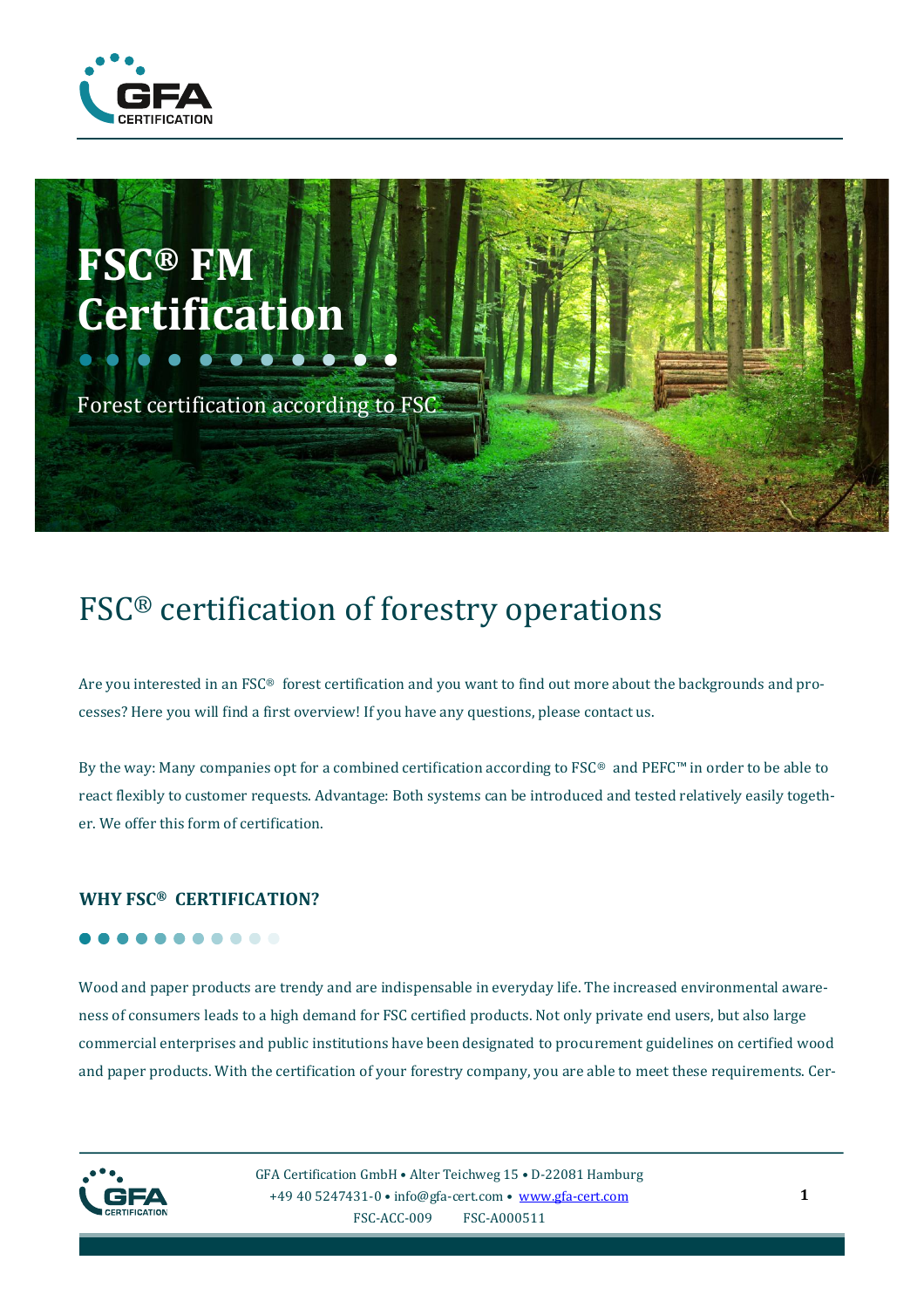

tified forestry companies are allowed to sell FSC-certified products and label them with the FSC label. The most frequently cited reasons for FSC certification are

- Opening up new markets and maintaining and expanding existing markets
- Fulfillment of customer requirements concerning FSC certified products
- Increasing the acceptance of forest management
- High transparency and credibility through audits by independent auditors
- FSC certification as a complementary component of forestry management
- Higher achievable prices for certified products

The FSC certification is recognized by the major environmental organizations.

## **BACKGROUND FSC® FM CERTIFICATION**

## . . . . . . . . . .

The FSC (Forest Stewardship Council®) is an independent member-based organisation with the aim of promoting responsible forest management worldwide. The FSC relies on the principle of sustainability through an ecological, social and economic consensus in forest management.

Annual inspections by independent certification bodies such as the GFA ensure compliance with these forest management requirements. The basis are nationally adapted forest standards and their requirements. The National FSC standards are adapted to the respective local conditions. However, all forest standards follow the internationally uniform FSC 10 principles and 70 criteria. All FSC forest standards are elaborated and continuously revised with intensive participation of economic, nature conservation and social associations in the so-called three-chamber system.

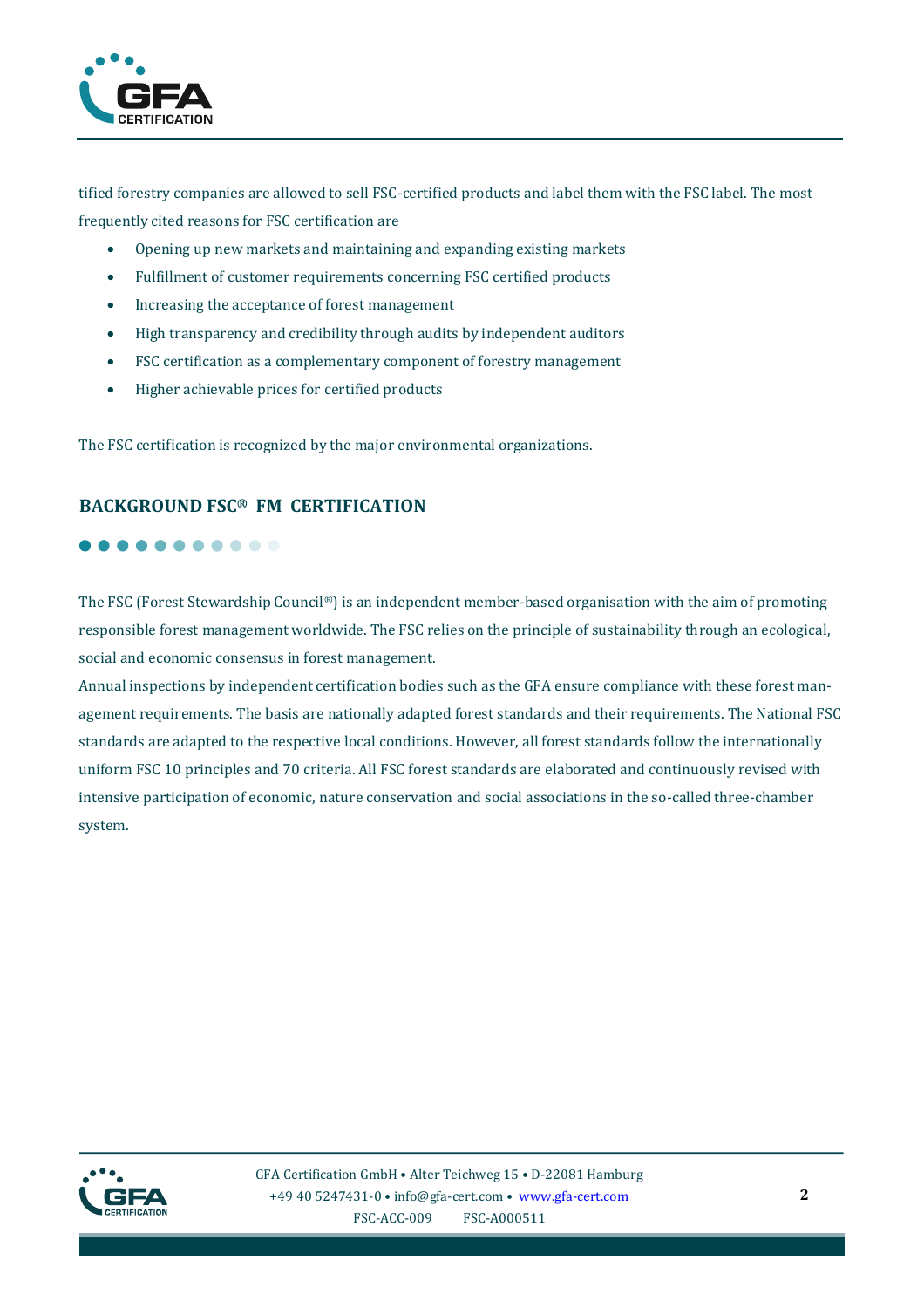

## **THE WAY TO FSC® CERTIFICATION**

#### **.....**

Depending on the organisation of your forestry business, different certification options are available. Fill in our questionnaire under "Request offer" and you will receive a non-binding and free offer of a certification tailored to your needs.

In principle, forest certification is open to any forestry company. You can choose between individual certification or participation in a group certification in conjunction with other forestry companies.

#### **1. Individual certification**

If a certification includes a single forestry company with one or more parts of the company, it is called a single certification with an individual certificate number. Independent individual certification is open to all forestry companies, but is generally used mainly in larger private or municipal forests or by state forestry companies.

#### **2. Group certification**

Group certification is of great importance in private and municipal forests, as well as in state forestry enterprises with relatively independent management units. This form of certification is joined by several forest owners. The grouping is often already given by existing forms of organisation (forest management associations, municipal and city associations or forestry relations), but can also be formed specifically for the certification process. Within the group, the group leadership performs essential tasks, such as initial examination of members, training and tracking of corrective actions in the event of deviations. In addition, some groups also take over the tasks of forest management and timber marketing centrally through the group management.

Group certification is not tied to existing structures, nor is it limited to a specific type of forest ownership or size. Community certification can significantly reduce the cost and effort of forest certification. The exchange of experience between the group members facilitates the adaptation to the FSC system, especially for new members.

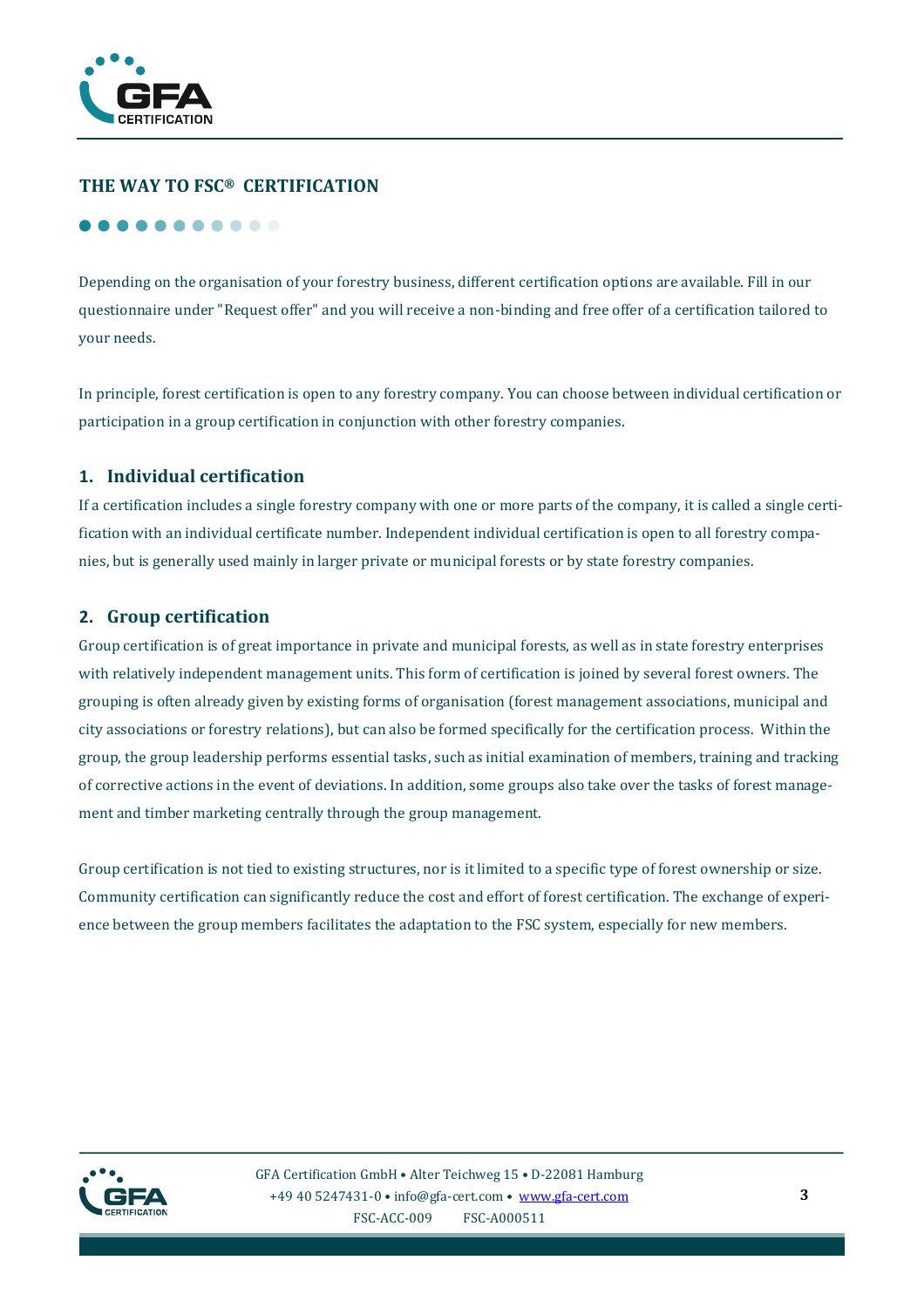

If you have chosen the right form of certification, the preparation of your forestry company for the audit begins. The basis for the requirements to be met are the relevant FSC standards, which we will be happy to send to you free of charge on request. The most important points in brief:

## **Application:**

The application / invitation to tender is usually made via our easy-to-fill online questionnaire under "Request offer" on www.gfa-cert.com. It collects important framework data from your forestry company that is relevant for the preparation of quotations, i.e. farm size, location and structure, number of group members (if applicable) and management information. You will then immediately receive an offer and further information on the procedure and the relevant standard requirements.

## **Pre-audit/pre-evaluation:**

The pre-audit is used to get to know the company through the auditor and to conduct an initial gap analysis. You will get to know the auditor and the process of forest certification and you can clarify open questions about the standard at an early stage.

The auditor examines important documents such as maps, established procedures and other relevant information. The recorded data can be taken into account in the following main audit. Key stakeholders are also identified and contacted as needed.

After the pre-audit, which usually lasts between 1 and 3 days, you will receive a detailed report which is the basis for further preparation for the main audit. A pre-audit is advisable for all initial certifications, even mandatory for large forestry holdings (>10,000 ha) and for special requirements of particularly protected forests (HCVF). If desired, a voluntary pre-audit can also be carried out in individual cases, purely document-based and without a visit to the site.

## **Preparing for the main audit:**

After the pre-audit, the actual preparation for forest certification begins. Where necessary, the management system, i.e. internal procedures, economic planning and practical operations in the forest must be adapted to the requirements of the FSC standard. For group certifications, group members are internally audited and prepared for certification by the group's leadership.

At the same time, GFA sends you checklists for the standards to be applied. The management fills in these checklists and explains in a short form how the individual requirements are to be met by the operation. The test lists are then evaluated by the GFA auditor and the main audit is planned together with the company.

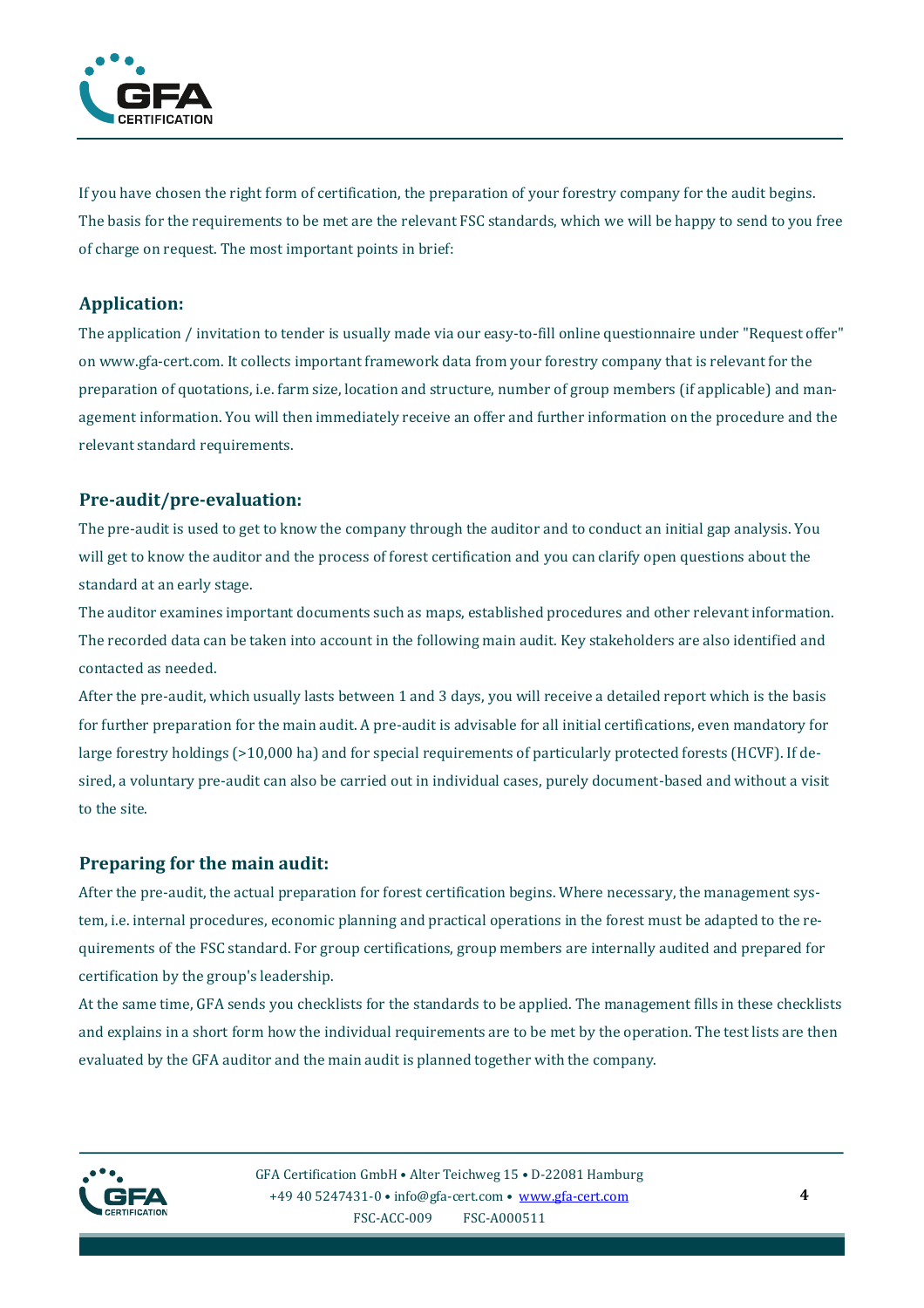

At least 6 weeks before a main audit, GFA interviews the stakeholders of the forestry company. A selection of local, regional and national stakeholders is contacted, usually by means of an online questionnaire, but also by telephone or in person on site.

GFA will provide a detailed audit plan some weeks before the date of the main audit for your orientation.

#### **Main audit:**

In the main audit, all relevant documents and procedures of the company are examined. In the case of group certifications, the audit of the group management is usually carried out before a representative sample of the member companies is then visited by our auditor. The main audit then covers the entire forest standard.

After the document inspection, the actual forest audit is carried out on-site, in which the actual forest management is evaluated. Depending on the size, structure and complexity of the forestry operation, the main audit takes 1-5 days, but also longer for very large operations.

The GFA auditor systematically collects evidence of compliance with the standard requirements in the audit. In the case of identified weaknesses or non-compliances, these are included in the audit report and discussed with the forestry company.

Depending on the nature of the deviation, a time limit for closing the non-conformity is determined. Serious or repeated deviations must be corrected before issuing the FSC certificate. Minor non-conformities must be corrected by the next audit and at the latest within one year.

All audit results are recorded in the audit report. In addition to a description of the forestry company or the group members, it also contains an assessment of the strengths and weaknesses of the operations, possible noncompliances and comments of the auditor regarding potential comments of the contacted stakeholders.

## **Review and certification decision by GFA**

If the auditor's report has been reviewed and confirmed by the headquarters of GFA Certification in Hamburg as well as by independent experts, we will send you the report for comment and acceptance. As soon as the report is finalized and there are no serious deviations, the decision-making body of GFA Certification will immediately make the certification decision and we will send you your FSC FM/COC certificate.

From this moment on, you will be listed as a certified company in the publicly accessible FSC database [\(www.fsc](http://www.fsc-info.org/)[info.org\)](http://www.fsc-info.org/) and you will be allowed to use the FSC trademarks and market your products as FSC certified. A summary of all audit reports will be publicly available via the FSC database.